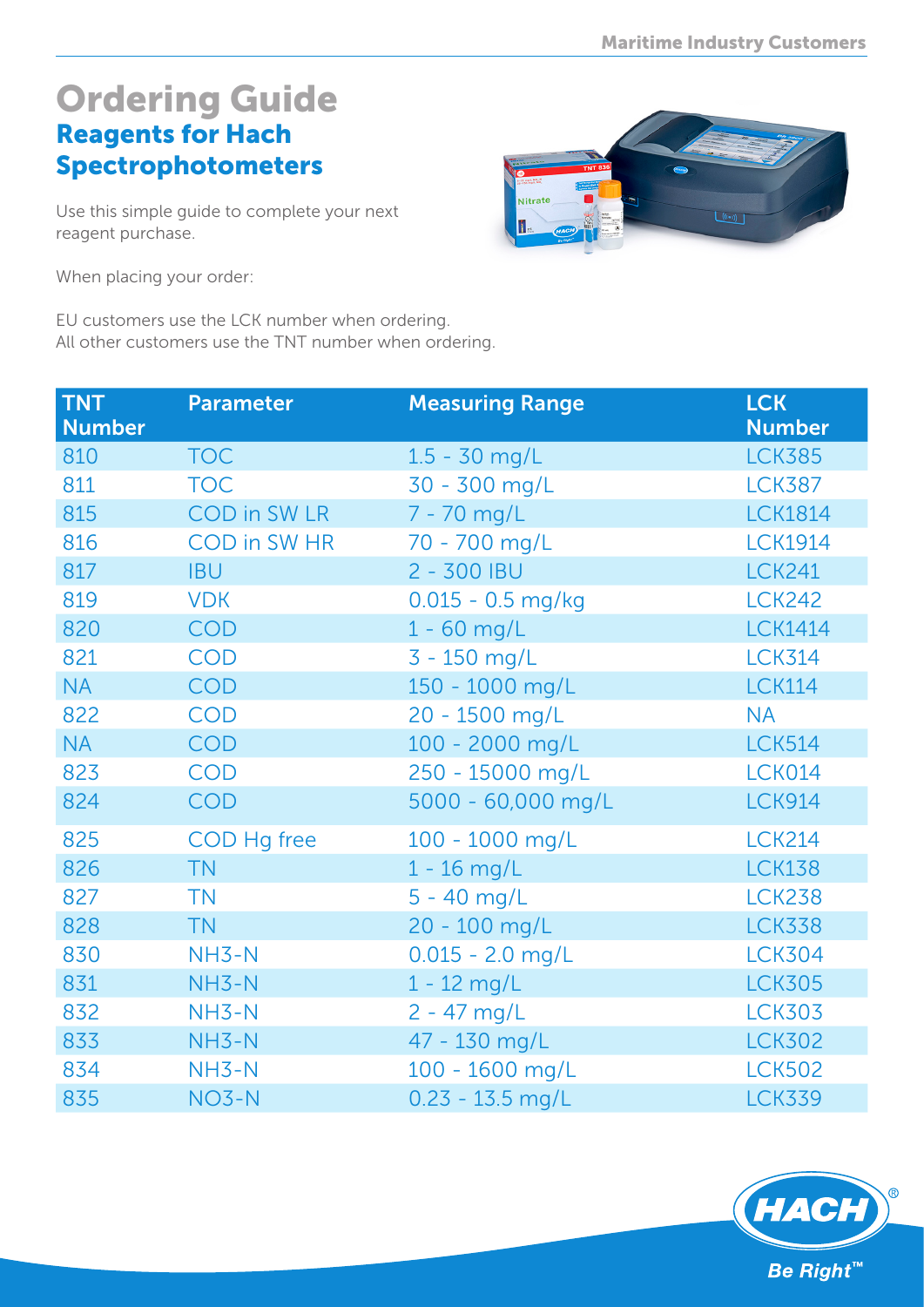| <b>TNT</b><br><b>Number</b> | <b>Parameter</b>       | <b>Measuring Range</b> | <b>LCK</b><br><b>Number</b> |
|-----------------------------|------------------------|------------------------|-----------------------------|
| 836                         | NO3-N                  | $5 - 35$ mg/L          | <b>LCK340</b>               |
| 839                         | NO <sub>2</sub> -N     | $0.015 - 0.6$ mg/L     | <b>LCK341</b>               |
| 840                         | NO <sub>2</sub> -N     | $0.6 - 6.0$ mg/L       | <b>LCK342</b>               |
| 841                         | NO <sub>2</sub> -N     | 2 - 90 mg/L            | <b>LCK343</b>               |
| 843                         | $PO4-P$                | $0.05 - 1.5$ mg/L      | <b>LCK349</b>               |
| 844                         | PO4-P                  | $0.5 - 5.0$ mg/L       | <b>LCK348</b>               |
| 845                         | $PO4-P$                | $2 - 20$ mg/L          | <b>LCK350</b>               |
| 846                         | ortho P                | 1.67 - 30.0 mg/L       | <b>LCK049</b>               |
| 848                         | Aluminum               | $0.02 - 0.5$ mg/L      | <b>LCK301</b>               |
| 849                         | Magnesium              | $0.5 - 50$ mg/L        | <b>LCK326</b>               |
| 850                         | Lead                   | $0.1 - 2.0$ mg/L       | <b>LCK306</b>               |
| 851                         | Tin                    | $0.1 - 2.0$ mg/L       | <b>LCK359</b>               |
| 852                         | Cadmium                | $0.02 - 0.3$ mg/L      | <b>LCK308</b>               |
| 854                         | Chromium               | $0.03 - 1.0$ mg/L      | <b>LCK313</b>               |
| 855                         | <b>Silver</b>          | $0.04 - 0.8$ mg/L      | <b>LCK354</b>               |
| 856                         | <b>Nickel</b>          | $0.1 - 6.0$ mg/L       | <b>LCK337</b>               |
| 858                         | Iron                   | $0.2 - 6.0$ mg/L       | <b>LCK321</b>               |
| 860                         | Copper                 | $0.1 - 8.0$ mg/L       | <b>LCK329</b>               |
| 861                         | Sulfide                | $0.1 - 2.0$ mg/L       | <b>LCK653</b>               |
| 862                         | Cyanide                | $0.01 - 6.0$ mg/L      | <b>LCK315</b>               |
| 864                         | Sulfate                | 40 - 150 mg/L          | <b>LCK153</b>               |
| 865                         | Sulfate                | 150 - 900 mg/L         | <b>LCK353</b>               |
| 866                         | Chlorine               | $0.05 - 2.0$ mg/L      | <b>LCK410</b>               |
| 867                         | Chlorine               | $0.05 - 2.0$ mg/L      | <b>NA</b>                   |
| 868                         | Phenol                 | $5 - 150$ mg/L         | <b>LCK345</b>               |
| 869                         | <b>Hardness</b>        | 20 - 350 mg/L          | <b>LCK327</b>               |
| 870                         | <b>Alkalinity</b>      | 25 - 400 mg/L          | <b>LCK362</b>               |
| 871                         | Formaldehyde           | $0.5 - 10$ mg/L        | <b>LCK425</b>               |
| 872                         | <b>VA</b>              | 50 - 2500 mg/L         | <b>LCK365</b>               |
| 874                         | <b>An Surfactants</b>  | $0.1 - 4.0$ mg/L       | <b>LCK432</b>               |
| 875                         | <b>Non Surfactants</b> | $0.2 - 6.0$ mg/L       | <b>LCK333</b>               |
| 876                         | <b>Non Surfactants</b> | $6 - 200$ mg/L         | <b>LCK433</b>               |
| 877                         | <b>Boron</b>           | $0.05 - 2.5$ mg/L      | <b>LCK307</b>               |
| 878                         | <b>Fluoride</b>        | $0.1 - 2.5$ mg/L       | <b>LCK323</b>               |
| 879                         | Chloride               | 1 - 1000 mg/L          | <b>LCK311</b>               |
| 880                         | <b>sTKN</b>            | $0 - 16$ mg/L          | <b>NA</b>                   |